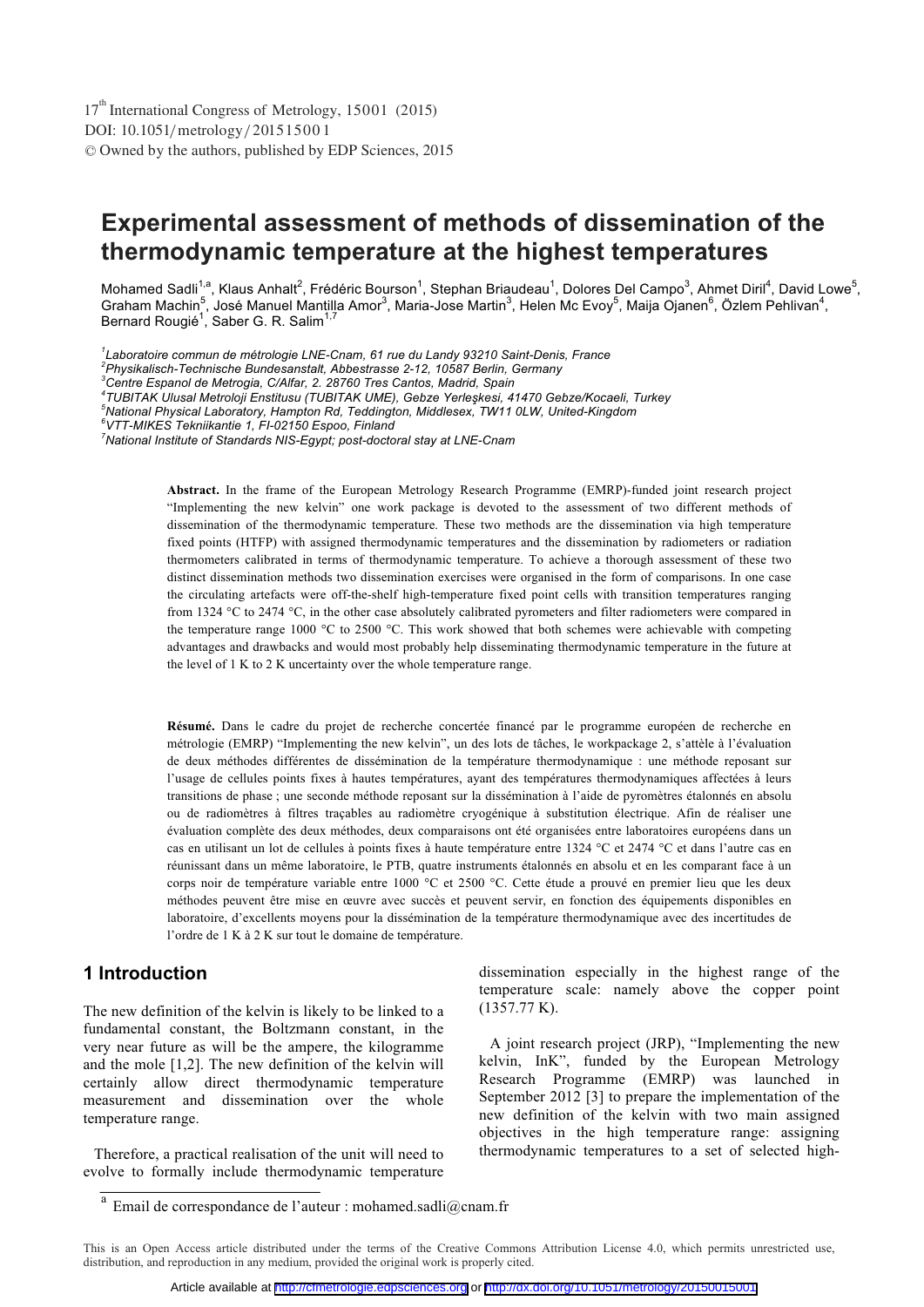temperature fixed points and evaluating the possibilities of the dissemination of the thermodynamic temperature.

 This paper will focus on the content of the work package devoted to the realisation and the dissemination of thermodynamic temperatures above 1000 °C. It describes the activities performed to achieve an assessment of the possibilities of dissemination using either high-temperature fixed points or radiometers/pyrometers.

### **2 "Implementing the new kelvin" JRP project**

The InK project [3, 4] contains four technical work packages with the following objectives/work packages, including activities already planned in a concerted international research project [5]:

- WP1: assign thermodynamic temperatures to a selected batch of high-temperature fixed points,
- WP2: assess and compare two dissemination routes for thermodynamic temperature at high temperatures,
- WP3: determine ultra-low uncertainty values for  $T T_{90}$  in the low temperature range,
- WP4: improve primary thermometry at low temperatures below 1 K.

 The expected outputs of this project will certainly be of importance to the international temperature community, especially as many national metrology institutes outside Europe are contributing actively to the project.

One of the main outputs will be bringing the findings of the project to be taken into account in the *Mise-en-Pratique* of the kelvin (MeP-K) [6].

In the high temperature range [7], the objective of the *Mise-en-Pratique* of the new definition of the kelvin, currently under preparation, is to define and explain the different ways of realising the unit and disseminating it. It will most likely include three possibilities:

- according to the international temperature scale of 1990 (ITS-90), which is the present situation,
- thermodynamic temperature through hightemperature fixed points (HTFPs) of assigned temperatures (relative absolute radiation thermometry),
- direct thermodynamic temperature.

 To check whether it is more efficient to realise and disseminate thermodynamic temperature by a sourcebased or a detector-based scheme, a cooperative research work was included in the JRP InK in the second work package devoted to the dissemination of high temperatures between 1000 °C and 2500 °C.

### **3 Description of the work package "realisation and dissemination of thermodynamic temperatures at high temperature"**

This workpackage, led by LNE-Cnam, involves five other partners: CEM (Spain), MIKES (Finland), NPL (United-Kingdom), PTB (Germany) and TUBITAK-UME (Turkey).

 Two different practical thermodynamic temperature dissemination schemes for temperatures higher than 1000 °C were evaluated in this work package. Both schemes have been proposed in the *Mise-en-Pratique* of the kelvin: either by absolute primary thermometry, directly traceable to the electrical-substitution cryogenic radiometer, or via HTFPs of known temperatures using therefore a relative primary method.

#### **3.1 Dissemination using HTFPs**

Realisation and dissemination of thermodynamic temperatures using HTFPs is the subject of the first task of this workpackage. This work is performed with ITS-90 temperatures assigned to the HTFPs because definitive thermodynamic temperatures will only be available at the end of the project. This task will however help assessing the methods required for dissemination when thermodynamic temperatures become available for the HTFPs.

 To achieve this dissemination exercise, NPL and LNE-Cnam supplied two sets of HTFP cells at the Co-C, Pt-C, Ru-C and Re-C high-temperature fixed points. The cells were either off-the-shelf, used cells or have been constructed for this particular project.

 Before the start of the circulation of the cells, the circulating batch was compared to the reference batch. This initial comparison was intended to make a link between the cells and to be able to replace a cell in case of breakage without completely losing information between the cells. This initial comparison was performed by LNE-Cnam.

**Table 1.** Identification of the cells participating to InK/WP2. Cells 7CO1, 7CO2, 7CO4, 5PT2, 6PT2, 4RE1 and 4RE2 were supplied by LNE-Cnam. Cells INKRU1, INKRU and PT2006-2 were supplied by NPL. Cells 7CO1 and PT2006-2 broke during the circulation process and were replaced by new cells (7CO6 and 6PT2 respectively).

| <b>HTFP</b> | REF WP2 | <b>CIRC WP2</b> |
|-------------|---------|-----------------|
| $Co-C$      | 7CO2    | 7CO1 then 7CO6  |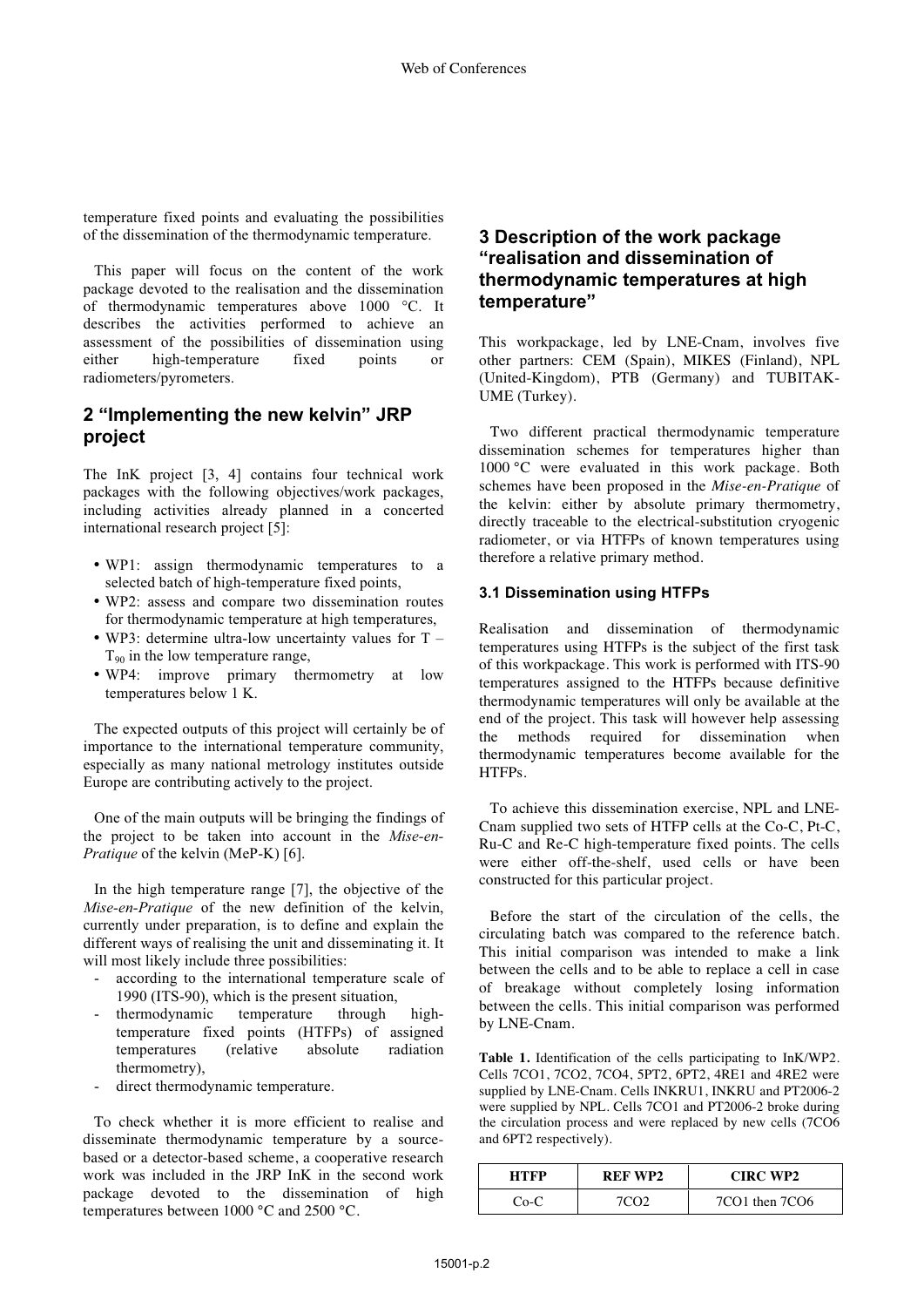| $Pt-C$ | 5PT <sub>2</sub> | $PT2006-2$ then $6PT2$ |
|--------|------------------|------------------------|
| $Ru-C$ | <b>INKRU</b>     | <b>INKRU1</b>          |
| $Re-C$ | 4R F.2           | 4R F.1                 |

Table 1 summarises the cells used in the circulating lot and in the reference lot. Two cells broke during this dissemination trial showing that the early designs of cells is not suitable (the case of Pt-C cell from NPL based on the C/C sheet design) and that the Co-C point is a difficult point for which robustness remains an issue even with the hybrid design (consisting of C/C sheets and a graphite sleeve).

 New cells were constructed by LNE-Cnam and compared to the reference batch of cells before being put back to circulation.

 A comparison was performed at the end of the dissemination trial and allowed the determination of the drift of the cells. Table 2 summarises the level of this drift for each of the cells. Of course, the two broken cells could not be assessed for drift.

**Table 2.** Drift of the circulating cells during the dissemination trial (over a period of more than one year). Uncertainties  $(k=2)$ are given between brackets.

| <b>Cell</b>      | Drift (unc $k=2$ ) mK |
|------------------|-----------------------|
| 7CO <sub>6</sub> | $-25(22)$             |
| 7CO1             | Unknown               |
| 6PT <sub>2</sub> | $-41(18)$             |
| PT2006-2         | Unknown               |
| <b>INKRU1</b>    | 27 (150)              |
| 4RE1             | 28 (54)               |

 The drift can in all cases be considered as negligible in comparison with the uncertainties of temperature determination. Earlier studies have already shown that the stability of HTFPs on the long term is ensured in case of the hybrid cell design [8, 9] and this study shows clearly that, past the robustness issues with early designs, HTFP cells can be considered as reliable and efficient artefacts for comparisons.

 Each participant to this task (CEM, PTB, NPL, UME, LNE-Cnam) reported the assigned ITS-90 temperature of the melting transition realised with the circulating HTFP cells in their facilities.

 The uncertainties reported by the participants were mainly related to the ITS-90 scale and to the repeatability of the realisation of the melt.

 The main sources of discrepancy of the results, besides the scale realisation, are likely to be related to the socalled furnace effect which would result in differences in the melting temperatures, as determined at the point of inflection of the melting plateau, with changing furnace conditions. This effect, due to the temperature distribution as well as to the thermal inertia of the furnace, is still under study at the international level and is likely to represent the major source of uncertainty in the use of HTFPs. Early studies have shown that it can induce uncertainties at the level of 0.1 K at the Re-C point [10].

 At this stage, the uncertainties and temperature differences between the participating NMIs are in preparation and the results will be published elsewhere [11].

### **3.2 Dissemination using absolutely calibrated filter radiometers or pyrometers**

The second dissemination scheme is performed using radiation thermometers, calibrated in terms of thermodynamic temperature, using different methods at different NMIs.

 Different methods were applied by the participants (PTB, CEM, MIKES and LNE-Cnam) to calibrate a transportable radiation thermometer or a filter radiometer.

 PTB has calibrated an LP3 pyrometer in terms of thermodynamic temperature by comparison to a filter radiometer through a large area high-temperature blackbody. This method is well established but it requires good temperature uniformity across the furnace opening to achieve a low uncertainty.

 MIKES has used a filter radiometer (FR800) which consists of a single Si photodiode, an interference filter with nominal central wavelength of 800 nm, and a 4-mm precision aperture. The relative and absolute responsivity of the diode and filter were measured with a reference spectrometer of Aalto University [12], by comparing the output of the detector with a trap detector traceable to the cryogenic radiometer of SP, Sweden. This filter radiometer has shown a large drift between the calibrations performed before and after the comparison which resulted in large uncertainties at the level of 0.4 %.

 CEM has calibrated an LP4 radiation thermometer using their HTFP cells of Cu, Co-C, Pt-C and Re-C as references for thermodynamic temperatures. The thermodynamic temperatures assigned to these HTFPs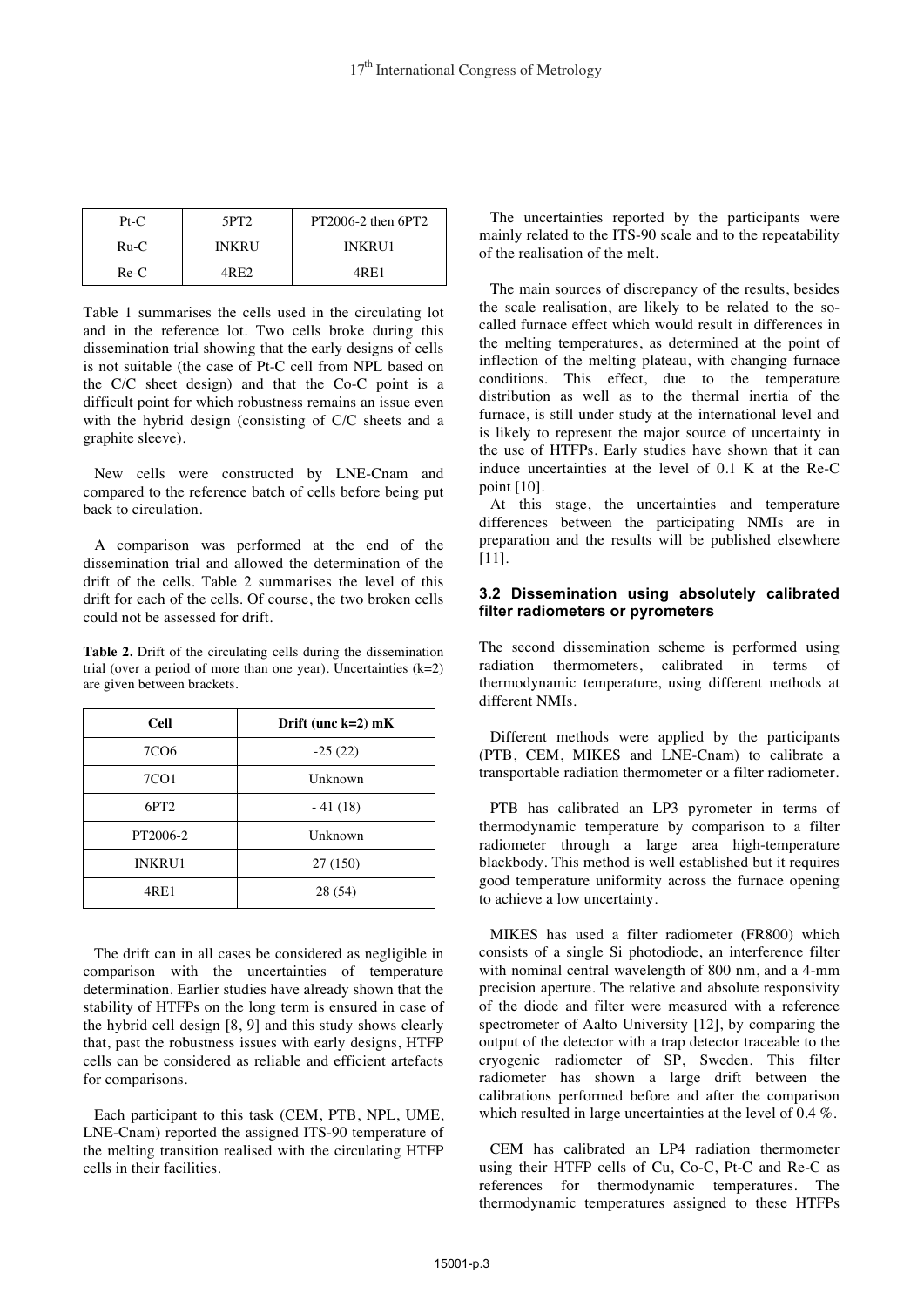were the ones assigned to these HTFPs in the first work package of the InK project [13]. A Sakuma-Hattori fit was determined to derive the relation between the photocurrent delivered by the radiation thermometer and the thermodynamic temperature over the whole range  $(1000 °C)$  to 2500 °C).

**Table 3.** Thermodynamic temperatures of LNE-Cnam cells as determined by LNE-Cnam in WP1 of InK. These cells were used to calibrate an LP3 radiation thermometer (850 nm) in thermodynamic temperature using a Sakuma-Hattori fit.

| <b>Cell</b>      | <b>Thermodynamic</b><br>temperature, K | Uncertainty ( $k=1$ ), $K$ |
|------------------|----------------------------------------|----------------------------|
| CuM1             | 1357.859                               | 0.067                      |
| 7C <sub>04</sub> | 1597.392                               | 0.095                      |
| 5Pt2             | 2011.410                               | 0.148                      |
| 4Re2             | 2747.884                               | 0.277                      |

 LNE-Cnam applied a similar scheme as CEM except that the HTFP cells used were directly measured in terms of thermodynamic temperature using the LNE-Cnam method put in application in the WP1 of InK. The cells used for the calibration of LNE-Cnam LP3 radiation thermometer had the local assigned thermodynamic temperatures as given in table 3. A Sakuma-Hattori fit was determined using these four temperatures to have a relation between photocurrent and thermodynamic temperature.

 Table 4 summarises the instruments which participated to this dissemination trial. The four instruments were gathered at PTB and put, alternatively, in front of a highemissivity high-temperature furnace, the VNIIOFI-made HTBB 3200PG. The furnace temperatures were varied in steps of 200 °C between 1000 °C and 2500 °C.

 At this stage, the uncertainties and temperature differences between the participating instruments are under study and the results will be published elsewhere [11].

**Table 4.** Instruments calibrated in terms of thermodynamic temperature at the participants laboratories and compared at PTB

| <b>CEM</b>                                                                                             | PTR                                                                                                          |
|--------------------------------------------------------------------------------------------------------|--------------------------------------------------------------------------------------------------------------|
| Radiation<br>thermometer<br>LP4(650 nm)                                                                | Radiation thermometer<br>LP3(658 nm)                                                                         |
| Calibrated against<br>4 high-temperature fixed<br>points Cu, Co-C, Pt-C, Re-<br>C + Sakuma-Hattori fit | Calibrated with respect to<br>thermodynamic<br>temperatures against filter<br>radiometer via HTBB<br>furnace |

| LNE-Cnam                                                                                           | <b>MIKES</b>                      |
|----------------------------------------------------------------------------------------------------|-----------------------------------|
| Radiation<br>thermometer<br>LP3(850 nm)                                                            | Filter radiometer (800 nm)        |
| Calibrated against 4 HTFP<br>with T values assigned at<br>$LNE-Cnam (WP1) +$<br>Sakuma-Hattori fit | Absolute spectral<br>responsivity |

 $\overline{\phantom{a}}$ 

### **4 Preliminary results and discussion**

The first findings of this study have shown that both schemes can be applied successfully, regardless to the achieved uncertainties.

 HTFP cells have been circulated among five partners over a period of more than one year and have shown that they can be considered as suitable means to probe and compare the capabilities between different realisations of the scale or of thermodynamic temperatures as the WP1 of InK has already proved [13].

 Using the HTFP dissemination scheme will however require the thorough assessment of the uncertainties in the realisation of the HTFPs in high-temperature furnaces. It is already admitted that different furnace inertia can result in quite large differences in melting temperatures determined at the point of inflection of the melting plateau. Moreover, the positioning of the cells in a furnace should take into account the temperature distribution. It is most likely that the highest melting temperatures would be obtained in the position corresponding to the smallest temperature gradients along the cells as reported in [10].

 An additional source of uncertainty will originate from the determination of the Sakuma-Hattori fit coefficients when a radiation thermometer is calibrated in thermodynamic temperature using these dissemination artefacts. This kind of fit should be restricted to narrowband radiation thermometers (10-20 nm maximum) to ensure small residuals of the fit.

 Concerning the dissemination with absolutely calibrated radiation thermometers and filter radiometers, it should be noticed that the stability of the instruments was considered as satisfactory (i.e. less than about 0.5 K), except for the filter radiometer of MIKES which has shown temperature equivalent drifts of 0.4 K to 1.8 K over the range  $1000\text{ °C} - 2500\text{ °C}$ . The stability and fragility of the instruments is probably the main drawback of this method. The method requires also a uniform and high-emissivity furnace for the transfer to a